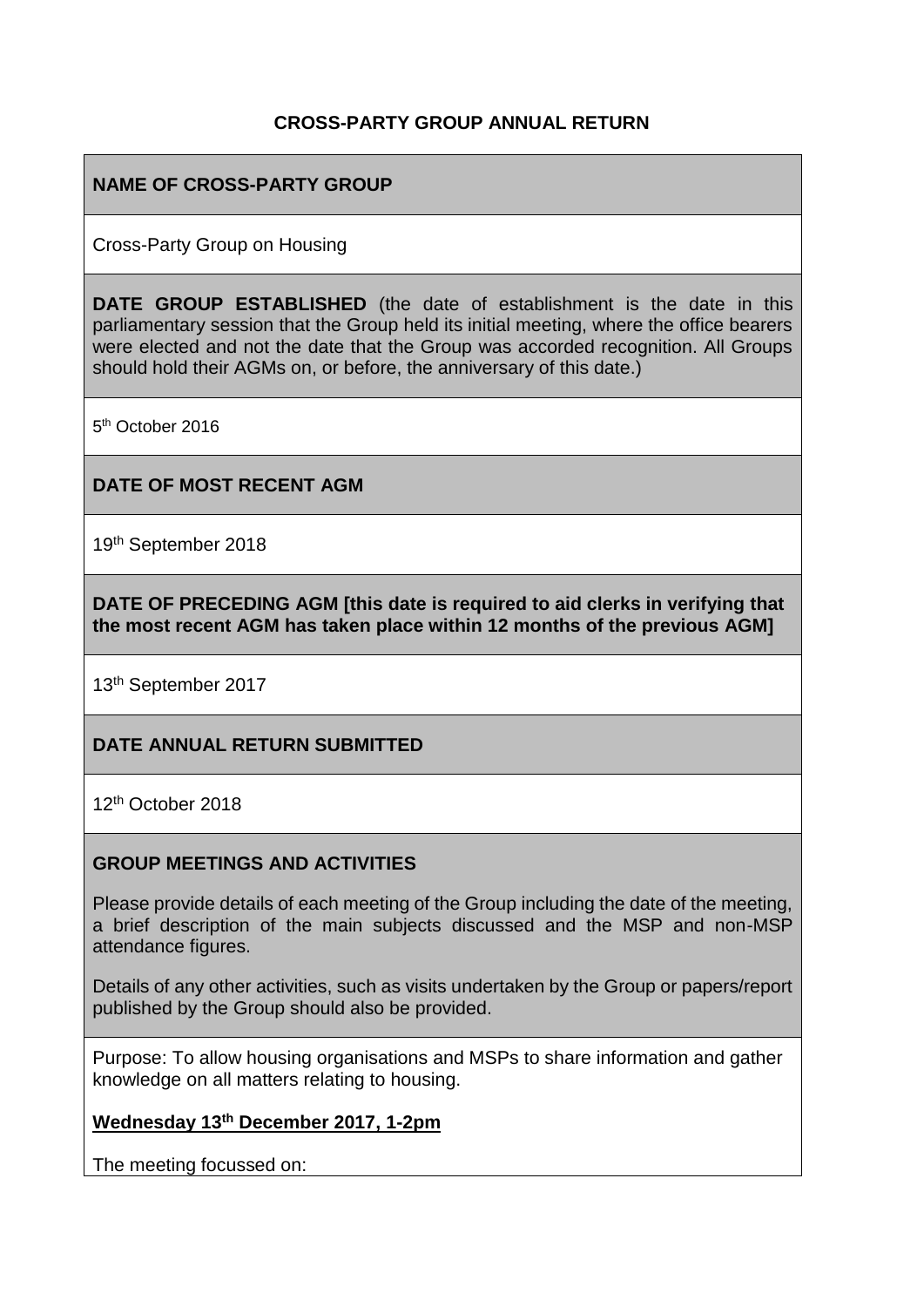## **The New Model Tenancy Agreement**

Speakers included:

- Gavin Dick (National Landlords Association)
- James Battye (Shelter Scotland)

# **The National Homelessness Strategy**

Speakers included:

- Lynn McMath (Crisis)
- Alastair Cameron (Scottish Churches Housing Action) with Rev Dr Russell Barr

## **Attended by:**

2 MSP members, 13 non MSP individuals representing member organisations and 6 interested meeting attendees.

# **Wednesday 21st February 2018, 1-2pm**

The meeting focussed on:

## **Meeting Scotland's Housing Need: the practicalities of development**

The presentation put housing need into context, highlighted the impact of this not being met and then examined the long, hugely complex and extremely expensive process of delivering much needed new homes.

Speakers included:

- Nicola Barclay (Chief Executive, Homes for Scotland)
- Craig Ormond (Director, Mactaggart & Mickel)

### **Attended by:**

2 MSP members, 9 non MSP individuals representing member organisations and 3 interested attendees.

# **Wednesday 23rd May 2018, 1-2pm**

The meeting focussed on:

**The Scottish Commission for Learning Disability – Report: 'Improving outcomes for people with learning disabilities: Opportunities and challenges for housing'**

The presentation covered the key findings and recommendations from the report.

**Equality and Human Rights Commission - The Inquiry into Housing for Disabled People. Report: 'Housing and disabled people: Britain's hidden crisis'**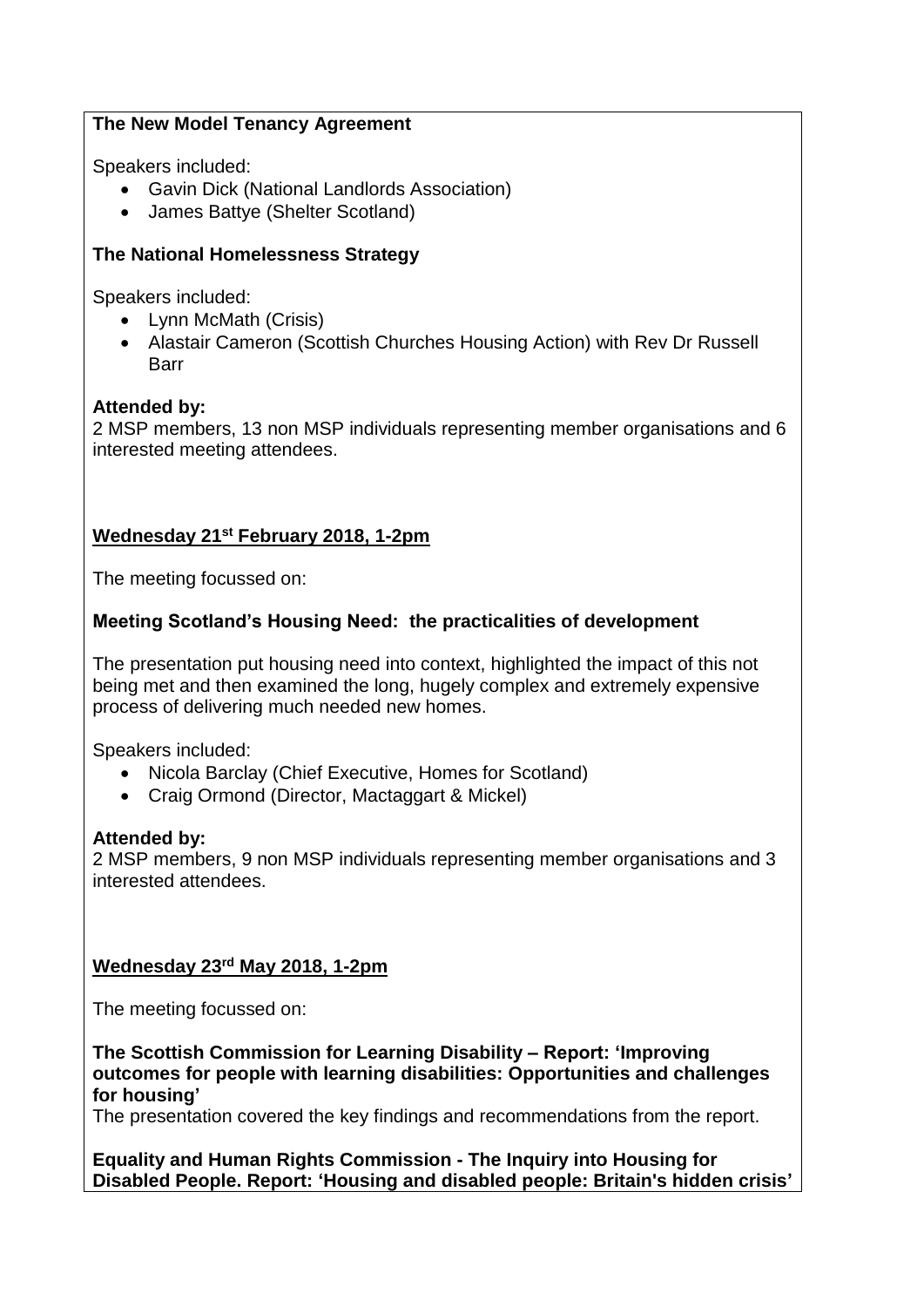The presentation covered the key findings and recommendations from the report.

Speakers included:

- Lorne Berkley and Kenneth Fleming (Scottish Commission for Learning Disability)
- Helen Miller (Equality and Human Rights Commission)

Attended by: 2 MSP members, 11 non MSP individuals representing member organisations and 3 interested meeting attendees.

### **Wednesday 19th September 2018, 1-2pm**

The meeting focussed on:

- The Annual General Meeting of the Cross Party Group on Housing
- Scottish Housing Day 2018 Hustings Session Young Peoples' Housing

Attended by: 3 MSP members, 10 non MSP individuals representing member organisations and 39 interested meeting attendees

### **MSP MEMBERS OF THE GROUP**

Please provide names and party designation of all MSP members of the Group.

Andy Wightman, Scottish Green Party Ben Macpherson, Scottish National Party (resigned 28<sup>th</sup> June 2018) Alex Cole-Hamilton, Scottish Liberal Democrat Pauline McNeill, Scottish Labour Bob Doris, Scottish National Party Alex Rowley, Scottish Labour Graham Simpson, Conservative

### **NON-MSP MEMBERS OF THE GROUP**

For organisational members please provide only the name of the organisation, it is not necessary to provide the name(s) of individuals who may represent the organisation at meetings of the Group.

| <b>Individuals</b> | N/A                                                                            |
|--------------------|--------------------------------------------------------------------------------|
| Organisations      | <b>Building Engineering Services Association</b><br><b>Capability Scotland</b> |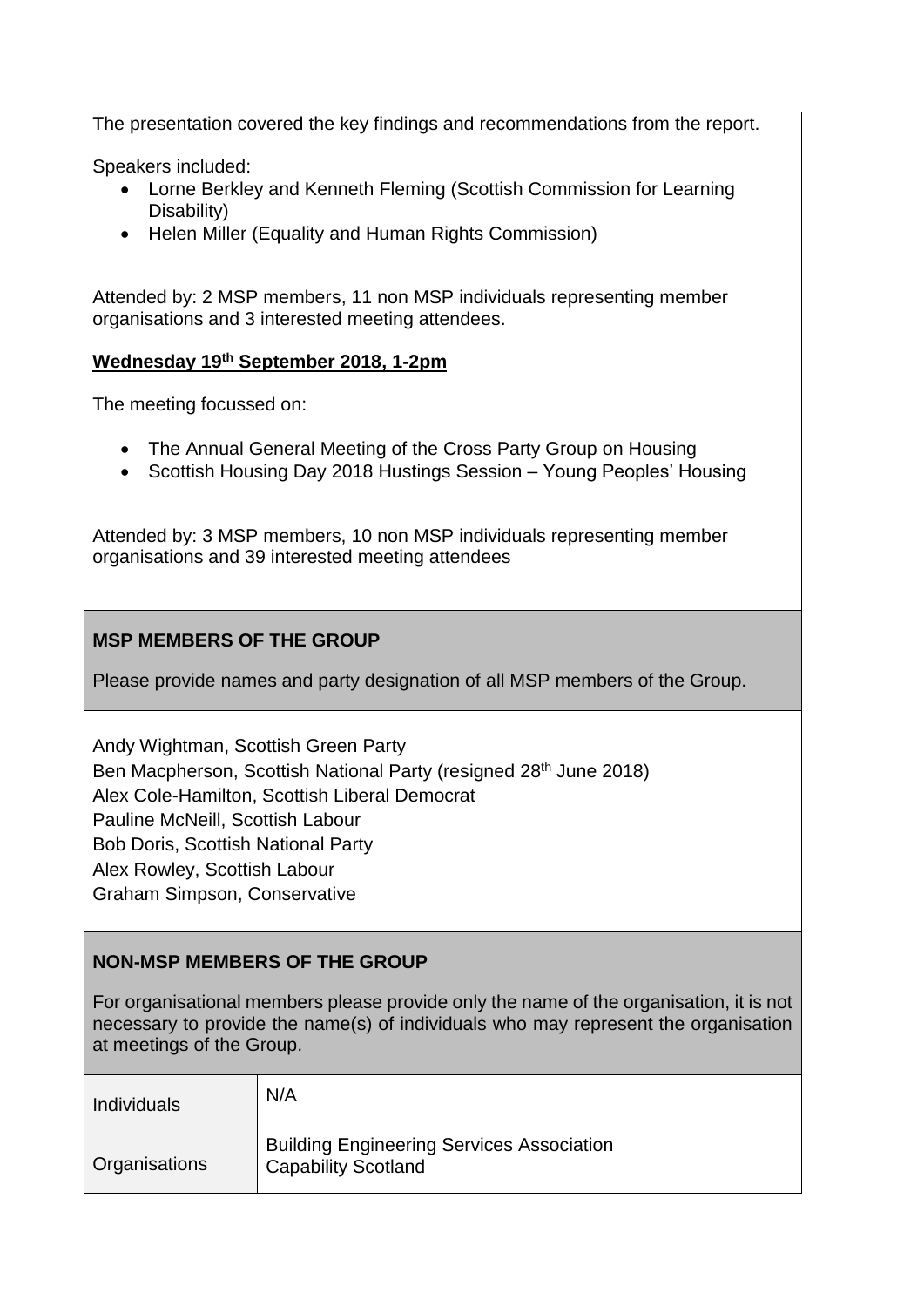| <b>CIH Scotland</b>                                 |
|-----------------------------------------------------|
| <b>Clachan Co-Housing</b>                           |
| Crisis                                              |
| <b>Customer Focus Scotland</b>                      |
| <b>Cyrenians Scotland</b>                           |
| <b>Electrical Safety Council</b>                    |
| <b>Federation of Master Builders</b>                |
| <b>Glasgow Centre for Inclusive Living</b>          |
| <b>Grampian Housing Association</b>                 |
| <b>Homeless Action Scotland</b>                     |
| <b>Homes for Scotland</b>                           |
| <b>Housing Options Scotland</b>                     |
| <b>Leonard Cheshire Disability</b>                  |
| <b>National Landlords Association</b>               |
| <b>National Trust for Scotland</b>                  |
| North Star Consulting & Research                    |
| Pagoda Porter Novelli/McCarthy & Stone              |
| <b>Positive Prisons</b>                             |
| <b>Registers of Scotland</b>                        |
| <b>RIAS</b>                                         |
| <b>RICS</b>                                         |
| Royal Town Planning Institute                       |
| <b>Salvation Army</b>                               |
| <b>Scottish Association of Landlords</b>            |
| <b>Scottish Churches Housing Action</b>             |
| <b>Scottish Cities Alliance</b>                     |
| Scottish Federation of Housing Associations (SFHA)  |
| <b>Scottish Land and Estates</b>                    |
| <b>Scottish Solicitors Property Centre</b>          |
| <b>Shelter Scotland</b>                             |
| <b>Tenants Information Service (TIS)</b>            |
| <b>Tenant Participation Advisory Service (TPAS)</b> |
| Young Art Work                                      |
|                                                     |
|                                                     |

# **GROUP OFFICE BEARERS**

Please provide names for all office bearers. The minimum requirement is that two of the office bearers are MSPs and one of these is Convener – beyond this it is a matter for the Group to decide upon the office bearers it wishes to have. It is permissible to have more than one individual elected to each office, for example, co-conveners or multiple deputy conveners.

| Convener               | Andy Wightman MSP                             |
|------------------------|-----------------------------------------------|
| <b>Deputy Convener</b> | Pauline McNeil MSP (from 19th September 2018) |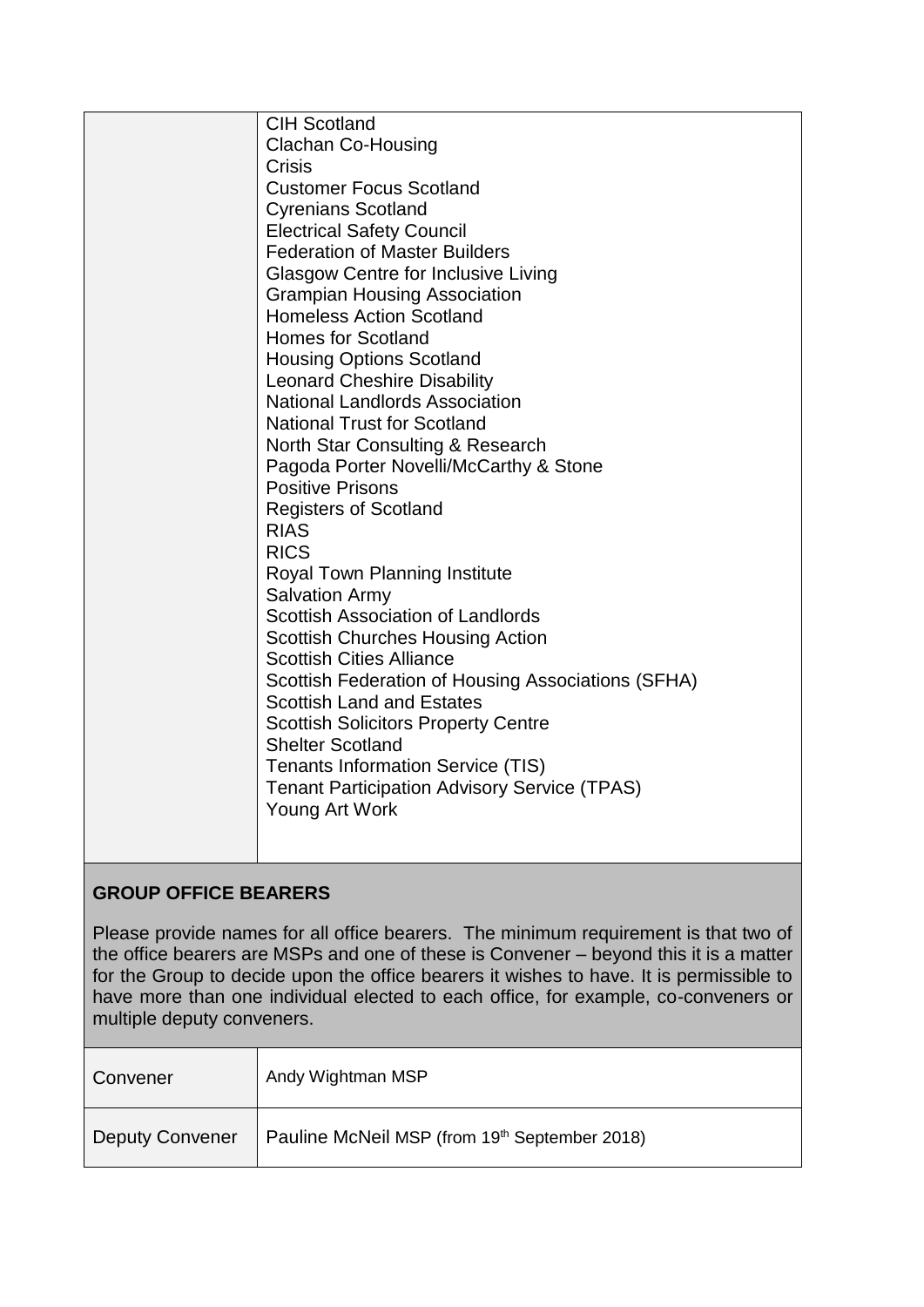| Secretary | Chartered Institute of Housing Scotland (CIH Scotland) (from 19th<br>September 2018) |
|-----------|--------------------------------------------------------------------------------------|
| Treasurer | N/A                                                                                  |

#### **FINANCIAL BENEFITS OR OTHER BENEFITS RECEIVED BY THE GROUP**

Please provide details of any financial or material benefit(s) received from a single source in a calendar year which has a value, either singly or cumulatively, of more than £500. This includes donations, gifts, hospitality or visits and material assistance such as secretariat support.

Details of material support should include the name of the individual providing support, the value of this support over the year, an estimate of the time spent providing this support and the name of the organisation that this individual is employed by / affiliated to in providing this support.

Groups should provide details of the date on which the benefit was received, the value of the benefit and a brief description of the benefit.

If the Group is not disclosing any financial information please tick the box to confirm that the Group has considered the support received, but concluded it totalled under the threshold for disclosure (£500).

Secretariat support was provided by the Tenants Information Service until 19th September 2018.

The Tenants Information Service contract rate for work is £83 per hour which includes professional Development Director support and includes a dedicated and full administration service; liaison with the Convenor, meeting preparation and calling notices, minute taking and preparation, liaising with members, point of contact for speakers,

For each meeting:

- 1) Preparation for the meeting agenda setting, preparation of the minutes, calling notices  $-3$  hours (£249)
- 2) Attendance at the meeting  $-3$  hours (£249)
- 3) Total £498

The Cross Party Group on Housing hold 4 meetings a year, therefore the total cost of Secretariat support is £1,992 annually, however this was offered in kind from the Tenants Information Service.

**SUBSCRIPTION CHARGED BY THE GROUP**